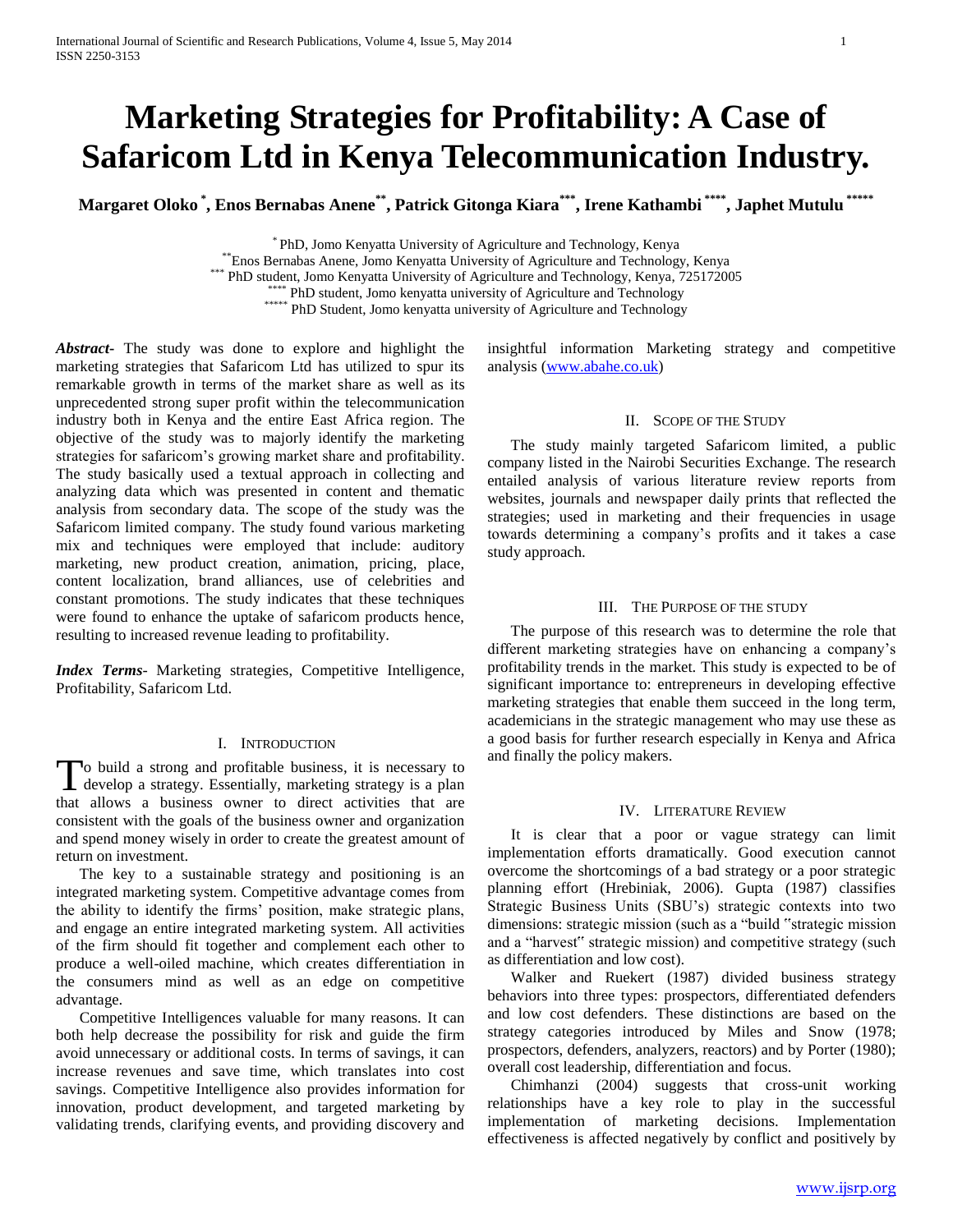communication and specifically, interpersonal, not written. In turn, these interdepartmental dynamics are affected by senior management support, joint reward systems, and informal integration. Chimhanzi (2004) also points out that the marketing and R&D interface remains the most extensively researched dyad within the specific context of the New Product Development (NPD) process

 Chimhanzi and Morgan (2005) findings indicate that firms devoting attention to the alignment of marketing and human resources are able to realize significantly greater successes in their strategy implementation. Specifically, these findings imply that marketing managers should seek to improve the relationship with their HR colleagues by emphasizing two of the processbased dimensions: joint reward systems and written communication.

 Executors are comprised of top management, middle management, lower management and non-management. Effectiveness of strategy implementation is, at least in part, affected by the quality of people involved in the process (Govindarajan, 1989). Here, quality refers to skills, attitudes, capabilities, experiences and other characteristics of people required by a specific task or position (Peng and Litteljohn, 2001)

 Gronroos (1985) believes that an organization must first persuade its employees about the importance of the strategy before turning to customers (cited in: Rapert and Lynch and Suter, 1996). Aaker (1991) considers brand awareness, brand associations, perceived quality, and brand loyalty to be the most important dimensions of consumer-based perspectives. Keller (1993) indicates that customer-based brand equity consisted of two dimensions, brand knowledge and brand image. Marketing decisions affect brand equity and purchase intention. Managers need to evaluate the marketing activities and reduce or avoid brand-hurting activities.

 Yoo, Donthu and Lee (2000) indicate marketing activities such as price, slogans, symbols, packaging, company image, country of origin; store image, advertising expenditures, and promotional events have important influence on the brand equity and purchase intention. High brand equity levels lead to higher consumer preferences and purchase intentions (Zeithmal, 1998: Cheng and Chang 2004). Firms with high brand equity usually have good performance (Pappu, Quester and Cooksey, 2005).

### V. METHODOLOGY

 The study is exploratory in nature and forms the basis for future research. Zikmond (1991) sees three purposes for exploratory research (i) situation diagnosis, (ii) the screening alternatives and (iii) discovering new ideas (Zikmond, 1991: 103). This study was exploratory in that its aim was to provide greater insight and understanding into the link that exists in auditory marketing, content localization, animation, promotion, pricing, product creation, place and use of celebrities in media in organizational profit management. Exploratory research can be conducted into a research problem or issue when there are very few or no earlier studies. The exploratory research also aims at searching for patterns, ideas or hypotheses, rather than testing or confirming a hypothesis (Hussey and Hussey, 1997).

#### VI. DISCUSSION AND FINDINGS

#### **Product Creation**

 New product development (NPD) is an inter-linked sequence of information processing tasks where knowledge of customer needs is translated into final product design (Meybodi, 2003).According to Ramaseshan et al. (2002), new products are essential to the survival and long-term growth of any firm. Success in NPD is a critical management issue particularly in technology-driven firms. NPD, specifically the ability of a company to develop products that outperformed their competitors in the marketplace had been proved to benefit a firm in building its own competitive advantages (Kok, 1996). The introduction of value added service like Okoa Jahazi where credit top up is borrowed and paid later (www.safaricom.co.ke) is a product that is captivating. The study findings indicate that product or service promotion did have a very significant influence on the performance of Safaricom. On the basis of these findings, the study concludes that effective promotion and customer education has the most significant influence on the performance (profitability) of the phone service provider. Thus promotion was a key performance driver that can boost profitability to higher levels.

#### **Price**

 For consumer products, consumers use price as an important extrinsic cue and indicator of product quality or benefits. Customers often perceive high priced brands to be of higher quality and less vulnerable to competitive price cuts than low priced brands (Dodd, Monroe, and Grewal, 1991). Prahalad (2010) argue that companies doing business within the base of pyramid segment should think about developing products that can be affordable to those consumers. What he means is that firms should develop products and services that the base on pyramid consumer could pay for. Prahalad (2010) not only means working with price reduction but also about making payment feasible to these consumes, who usually receive their salary in a daily basis. Prahalad (2010) also points out that besides affordability, firms should work simultaneously with other important factors. They are awareness, access, and availability. The call rates available will be communicated to via Cell Broadcast Service (CBS).The base tariff will be Ksh 8.00 per minute. The discounts range from 0% to 90% meaning the lowest calling charge will be 80 cents, on supa ongea tariffs (Njihia, 2009). Currently the prices have reduced to Ksh 4 and Ksh 3 in the Uwezo tariff and the cost of sending money has significantly reduced to as low as Ksh 1 and Ksh 2.(Okuttah,2010).

## **Brand Alliance: Brand Endorsing and Endorsed Strategies**

 According to Washburn, Till and Priluck, (2004) two brands whose associations interact to form a new brand combination comprise a brand alliance. Strong brand associations can affect the credibility of brands in an alliance, and consumers assume that high-equity brands will likely partner with other high-equity brands, increasing the value of the combination and the two individual brands as well. The use of corporate brand endorsement as either a name identifier or logo identifies the product with the company and provides reassurance for the customer. Equally, negative effects or associations can do harm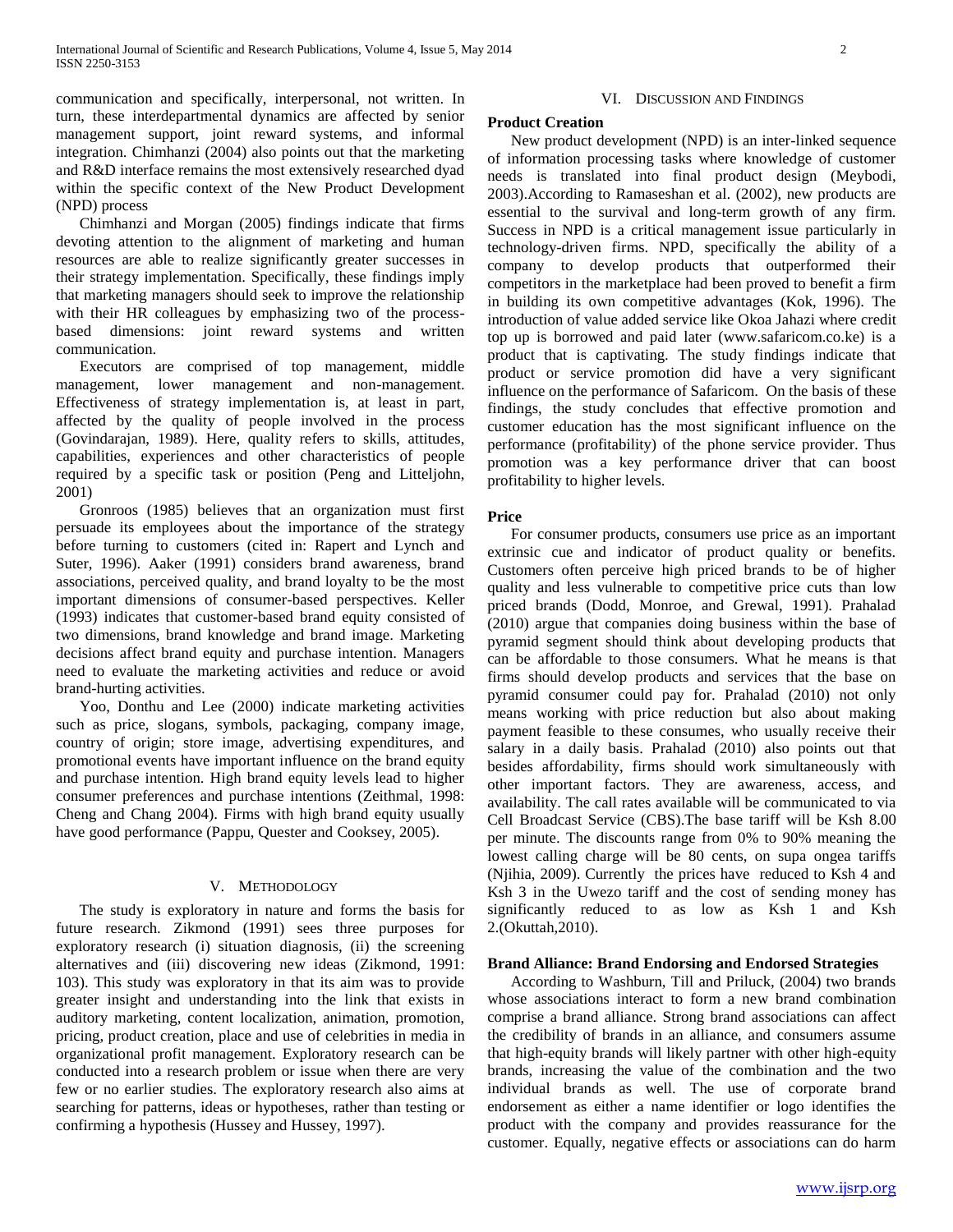and have long-lasting effects across multiple product lines. Thus, both aspects need to be weighed in determining the role of corporate brand endorsement in brand architecture (Douglas, Craig and Nijssen, 2001).

Safaricom partnered with Commercial Bank of Africa (CBA) to launch M-Shwari, a banking product within M-Pesa (Mbuvi, 2012). M-Shwari is coined from a Swahili word that denotes to smoothen or make something better or good, it is a revolutionary product set to change the lives of millions of Kenyans. The "M" signifies mobile centric as this product is operated entirely from your mobile phone. It is not accessible through any CBA branches but, on the consumers handset. All the consumer's requires is their handset and be registered on M-PESA! There are no physical forms or additional documentation required for them to sign up into M-Shwari (www.cbagroup.com).

## **Auditory marketing**

 The effectiveness of a selling environment depends on its capacity to manage the subjectivity of the potential consumer. Music is in every point of sale or restaurant is an integrant part of the atmosphere, so are lightning or design, and whatever in its place (discrete speakers or video-clips in a big flat TV) has a role to play in the customer perceptions. Music may provide a better indicator of mood because there is no single music center in the brain (Sacks, 2008). Indeed, listening to and appreciating music seems to activity just about every part of the brain, and there is a long history of human evolutionary adaptation to music (Levitin, 2007).

 Kotler (1973) points out that consumers purchase a total product or experience, consisting of not only the physical item but also the packaging, after sales services, promotions, image and the atmosphere of the place where the transaction took place. A successful brand aims to develop meaningful relationships with consumers. For Safaricom Company limited this has been achieved through the use of music and jingles that has come from Safaricom choir marketing the Safaricom products, services and brands in diverse promotions. The use of "skiza" on the caller ring back tone, "niko na safaricom" song promo and the thematic "mpesa" advert called relax "uko na mpesa" have impacted facilitated the profitability of the company profile through brand loyaltywww.safaricom.co.ke).

## **Celebrity personality**

 According to McCracken (1989) definition of a celebrity endorser is an individual who enjoys public recognition and who uses this recognition on behalf of a consumer good by appearing with it in an advertisement (marketing communication).The celebrity-product match model states that attractive endorsers are more effective when promoting products used to enhance ones attractiveness (Kamins, 1990) and that the impact will be not significant in the case of a product that is unrelated to attractiveness. Kahle and Homer (1985) found that in the case of attractiveness related products the use of physically attractive celebrities increased message recall; product attributes, and purchase intention. In keeping with tradition, Safaricom unveiled some of the biggest artistes in Kenyas music scene to headline the years Niko na Safaricom Live countrywide music tour which covered five towns including the three cities. Among the artistes

were the gospel master Daddy Owen, P-Unit, gospel sensation-Gloria Muliro, love ballads maestro-Kidum and hip hop sensation Octopizzo. The lead event master of ceremony (MC) was comedian Eric Omondi assisted by DJ Kaytrixx (Majale, 2013).The use of these personality in entertainment enhances attraction to the Safaricom products due to association hence the reputation and brand improvement a quality for profitability increase.

#### **Animation**

 In the context of learning, Cooper, (1998) points out that the use of the pictorial form of communication leads humans to improved comprehension and retention. Animation appeals to the power of the human visual system (Rieber, 1990). Animation is an important component in designing interactive multimedia which creates a visual interest and makes scientific learning more appealing and enjoyable for learners (Lih-Juan ChanLin, 2000). Safaricom, unveiled a new animation based way of communicating with its 15 million-plus consumers. The campaign is meant to convey the benefits of Safaricom's superior product and service offering in an exciting and easy-tounderstand manner (Tech mtaa 2010).

#### **Content Localization**

 Localization is the process of adapting a product or service to a particular language, culture, and desired local "look-and-feel." In localizing a product, in addition to idiomatic language translation, such details as time zones, currency, local color sensitivities, product or service names, gender roles, and geographic examples must all be considered "look-and-feel." In localizing a product, in addition to idiomatic language translation, such details as time zones, currency, local color sensitivities, product or service names, gender roles, and geographic examples must all be considered. The goal of localizing user interfaces is to provide a "technologically, linguistically and culturally neutral platform from which to launch global e-commerce initiatives while allowing a framework that incorporates local content and functionality" (Shannon, 2000).

#### **Topology and Color**

 Some work in the area of design and culture has used Hofstedes dimensions1 to compare user reactions from different countries on preferences for design characteristics such as color or screen images (Del Galdo and Nielson, 1996; Marcus and Gould, 2000). Del Galdo and Neilson (1996) demonstrate that color and screen design directions have various psychological and social associations in different cultures, and that diverse users have different concepts of screen usage. Color - Several examples of color preferences related to culture exist in the literature (Barber and Badre, 2001; Simon, 2001). When applied to Web design, color may impact the user's expectations about navigation, content and links, as well as overall satisfaction (Barber and Badre, 2001).

## **Content and Structure**

 According to Huizingh (2000), content refers to information; features or services offered in the Web site and represents another form of communication between the user and the site. In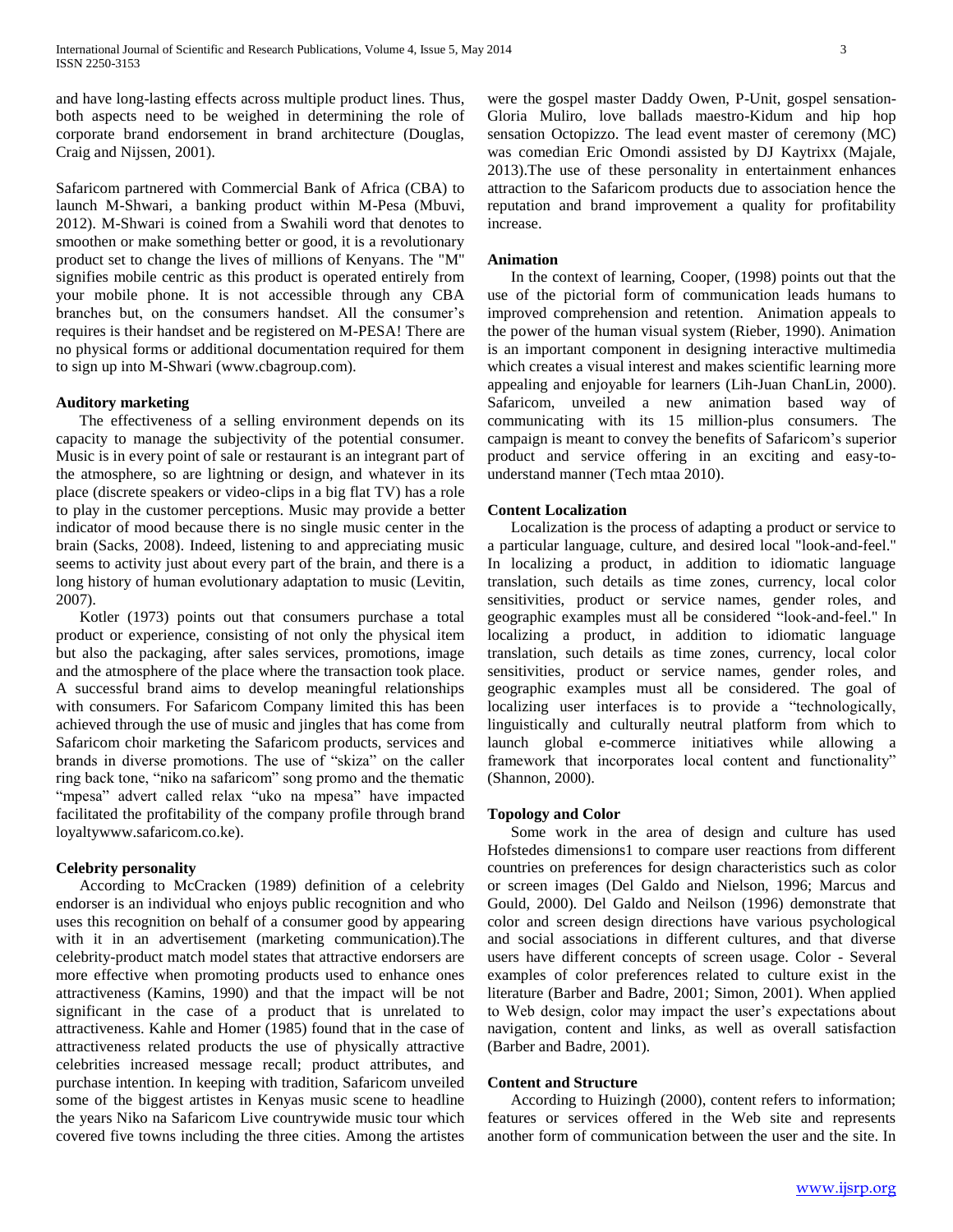this research various components of interaction and structure include help function availability, type of help available (online, email, telephone), index features, site map features, and use of commercial banner ads. Also of interest is the amount of page layout devoted to commercial advertising, Web contents, and graphics.

 Safaricom has released a major brand advertising campaign featuring a 600 member choir singing in Swahili in scenic locations, aiming to cement the company's connection with the Kenyan market. The Safaricom Choir appears on Mt Kenya, Mt Longonot crater, Mt Elgon, alongside the Tana River, Ndere Island, Porror Ridge, the Aberdare Range, Lake Victoria, Kericho, and in the hills at Suguta Valley south of Lake Turkana (www.the inspiration room.com).

#### **Place**

 Chikweche and Fletcher (2012) found cases of success where distribution channels were related to the development of unconventional channels. In those cases the usage of informal channels was applied besides the formal (traditional) ones. Anderson (2006) points out that one of the biggest challenges of serving markets is to ensure availability of products and services throughout the country, not just in cities. Safaricom boasts of a distribution footprint of 2,000 exclusive dealer branches with over 200,000 retailers pushing Safaricom airtime & other products countrywide. Safaricom's extensive distribution network not only ensures that our subscribers can access airtime wherever they are, but it also directly  $\&$  indirectly employs over 350,000 people in the distribution & retailing business. The Safaricom retail shops adopted a strategy of being a one stop shop for all mobile telecommunication equipment. This resulted in Sales Revenue growth of over 140% in the last financial year having generated over Ksh 3.5 Billion in Sales which was over 10% ahead of target (Safaricom Annual Report, 2010).

#### **Promotions**

 In the recent years, technology advances has enabled an increase in two-way communication channels, such as social media marketing, and could been seen as an evolution of the former one-way communication (Parment, 2008). Marketing campaigns by mobile operator Safaricom dominated this year's marketing awards, scooping three prizes for the various campaigns it run through the year. The company's campaigns Bring Zack Back Home and Kenyans for Kenya won the best private sector product/services campaign and best corporate campaign on social media (Kamau, 2012). It ranked 2nd place on Twitter and 4th place on Facebook. Safaricom was the only African brand to make it on the top 10 on both criteria across the globe.

 According to Social Bakers, social devotion can be determined in three ways such as, if the firm uses social media sites as an avenue for communication with its subscribers. The company should be most likely to post significant information worth sharing with its consumers. Another is that the company must be about 65% active on the site and being able to attend to questions posted by its followers. Lastly, companies must respond to its customer's concerns appropriately (Mcleod, 2013). Prahalad (2010) argues for the need to shift from promotion towards awareness. He states that the consumers need to be

aware of new products and services that are being offered to them.

### VII. CONCLUSION AND RECOMMENDATION

#### **Conclusion**

 From the discussions above it has been deduced that Safaricom uses different ways to promote its services and products to the market and consumer at large. No channel is irrelevant as both have significant appeals and attracts an equal measure of listening and viewership. It is therefore evident that marketing plays a crucial role in enhancing a company's growth and performance in capturing new markets, retaining the market and promoting financial muscles in profits of an organization.

#### **Recommendation**

 Further recommendation should be on the study in detail of each variable under discussion to show the level of influence on the performance of a company, besides more studies should be done to highlight other strategies not included in this study and to relate their effect on productivity.

#### **REFERENCES**

- [1] A.K, Gupta, "SBU Strategies, Corporate-SBU Relations, and SBU
- [2] Effectiveness in Strategy Implementation". Academy of Management Journal, 1987,vol 30, pp477-500.
- [3] A.Marcus, and E. W. Gould, Cultural dimensions and global web user-Interface design. Interactions, July/August, 2000,pp33-46
- [4] Aluga F.ems.uonbi.ac.ke/INFLUENCE OF NEW PRODUCT DEV.
- [5] A.W.K. Robert, Implementing market-oriented product development.
- [6] University of Groningen, Faculty of Management and Organization. The Netherlands,1996
- [7] B.Ramaseshan., C.Albert, and L.S. Pang. The effect of market orientation on new product performance: a study among Singaporean firms. Journal of Product and Brand Management.2002,Vol 11(5),pp399-409.
- [8] C.Mcleod, Safaricom Among the World's top 10 Social Media Enthusiasts, 2013, Available on http://www.technologybanker.com, Accessed on 20th March 2014.
- [9] C.L.Lih-Juan, Attributes of animation for learning scientific knowledge.
- [10] Journal of Instructional Psychology. 2000. Vol27 (4), pp. 228-238.
- [11] C.K.Prahalad, The fortune at the bottom of the pyramid: eradicating poverty through profits. Revised and updated 5th anniversary ed. Upper Saddle River, N.J: Wharton School Pub. 2010.
- [12] D.Mbuvi, Safaricom boosts M-Pesa with CBA banking services through M-Shwari. 2012, Available on http://www.cio.co.ke, Accessed on 20th March 2014.
- [13] D.A, Aaker, Managing Brand Equity: Capitalizing on the Value of a Brand Name, Free Press, New York, 1991, pp 20-50.
- [14] E. Huizingh, he content and design of web sites: an empirical study. Information and Management. 2000. vol. 37, pp123-134.
- [15] E. Del Galdo, and J. Neilson, J. International user interfaces. John Wiley & Sons, New York, 1996.
- [16] G. Cooper, Research into cognitive load theory and Instructional Design at University of New South Wales, 1998.
- [17] G.McCracken, who is the Celebrity Endorser? Cultural Foundations of the Endorsement Process. Journal of Consumer Research, December 1989, vol.1. pp310-32